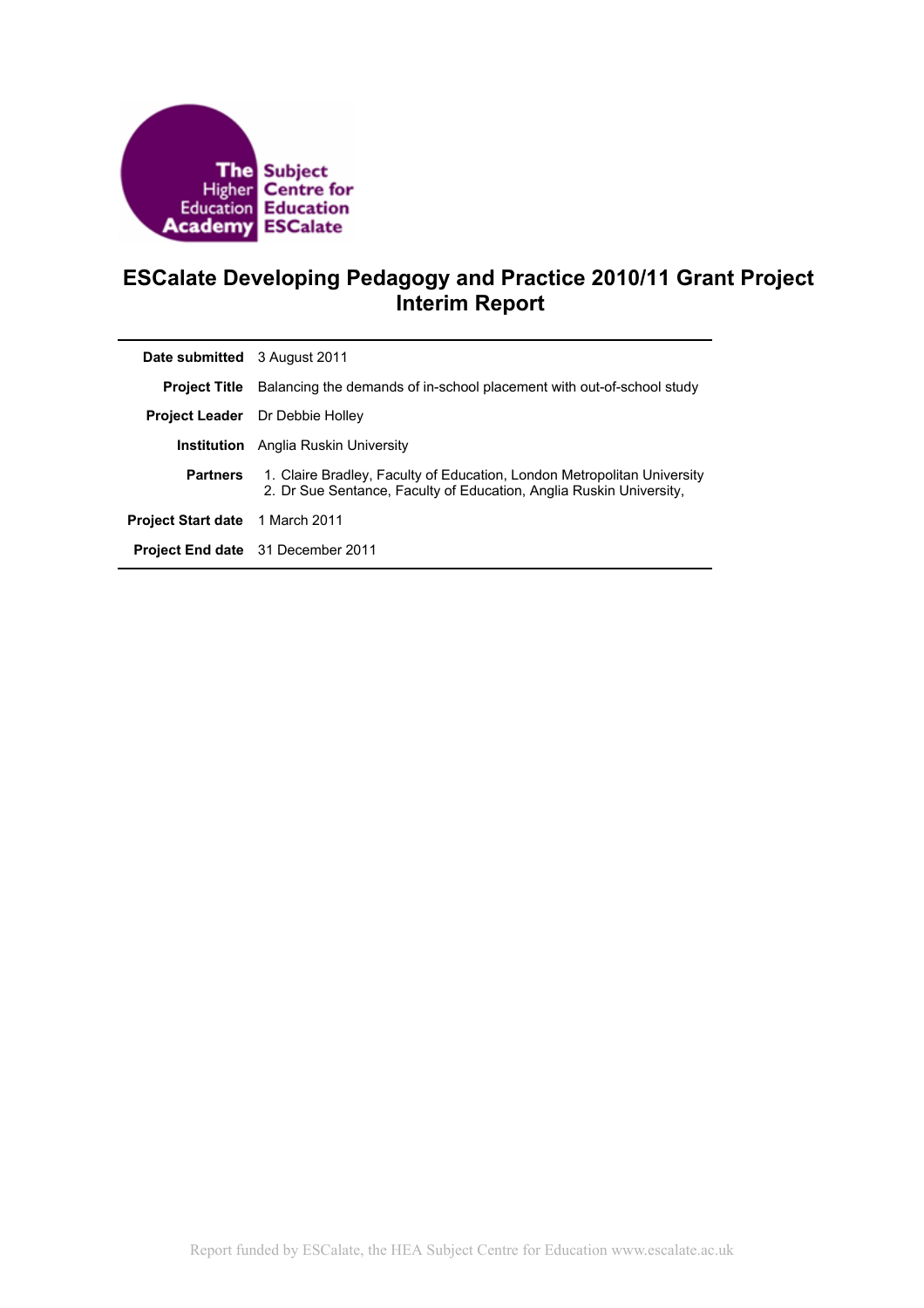## **'Balancing the demands of in-school placement with out-of-school study'**

<http://escalate.ac.uk/8140>

## **Interim Project Report**

**Project team: Dr Debbie Holley**  Principal Lecturer, Faculty of Education Anglia Ruskin University Email: [debbie.holley@anglia.ac.uk](mailto:debbie.holley@anglia.ac.uk)

## **Dr Sue Sentance**

Senior Lecturer, Faculty of Education, Anglia Ruskin University, Email: [sue.sentance@anglia.ac.uk](mailto:sue.sentance@anglia.ac.uk)

## **Claire Bradley**

London Metropolitan University Learning Technology Research Institute, Email: [c.bradley@londonmet.ac.uk](mailto:c.bradley@londonmet.ac.uk)

## **Context to the study:**

Our project aims to explore the affordances of mobile technologies by supporting students writing their postgraduate projects when they are in a placement setting. It will:

- a) Capture the stages in student writing over their placement by the use of filmed individual research diaries (via flip cams).
- b) Scaffold student critical thinking by having four 24 hour 'key intervention points' where students and staff will have a critical text dialogue tutor-student; student to student peer groups; student to tutor. Facilitated by using txttools [\(www.txttools.co.uk\)](http://www.txttools.co.uk/), students will use their own mobile phones.
- c) We will capture previously 'invisible' aspects of our students' lives outside the classroom.
- d) By analysis of the video diaries and focus group interviews we will identify a framework for key interventions that will provide staff supporting students in other contexts with insights into the key 'tipping point interventions' that make a difference to the student experience.

Trainee student teachers can struggle with their placement/academic work balance and rush their research project at the end, and have reported disappointment with their grades. They may also struggle with making informed ethical decisions outside the formal classroom, an issue identified by Wishart (2010). Students also find it difficult to develop the level of academic skills required by the assignments, including research skills and critical review of appropriate literature. There is very limited time to teach these skills as students are mainly out on placement.

Key intervention points were mapped according to the students' school experience and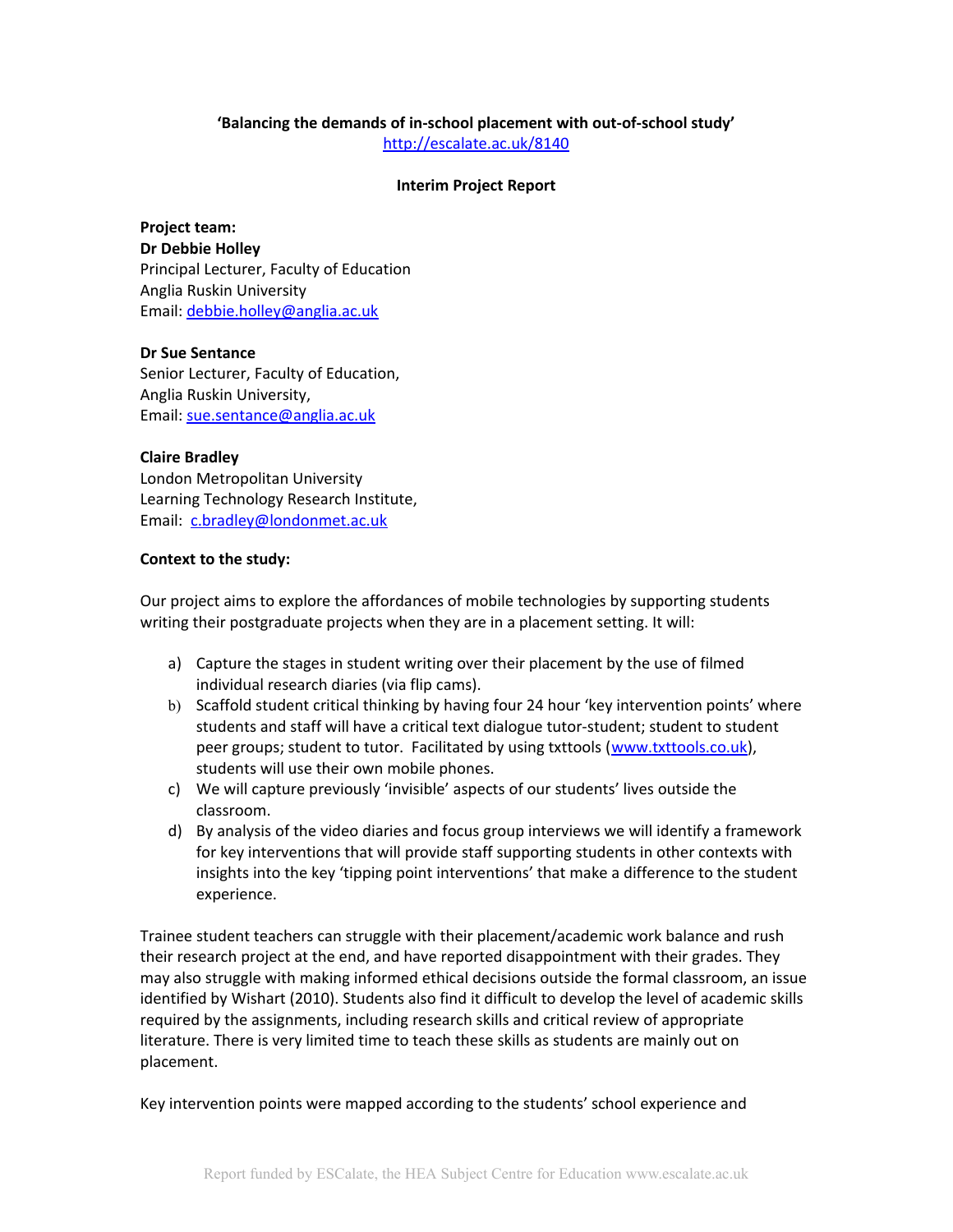academic preparation for the project, and we posted key readings onto the course VLE, and engaged the students via txttools, a medium for both sending and receiving SMS messages. These key readings and supported 'chat via text' focused on very short bursts of information over a 24 hour period, aimed to support student writing over the period. Thus the students had the opportunity for critical engagement with their peers and tutors at key points on their placement experience. The project team thus hoped to scaffold the preparation of their academic work.

The key intervention points were triggered by four specially selected readings. The topics of these were:

#### **February 2011:** Scaffolding subject knowledge

Reference: Webb, M.E. (2002) "Pedagogical reasoning: issues and solutions for the teaching and learning of ICT in secondary schools" Education and Information Technologies, Volume 7, Number 3, 237-255

## **March 2011:** The teacher as researcher

Reference: Bryan, H., Carpenter, C. and Hoult, S., (2010) The student teacher as researcher in Bryan, H., Carpenter, C. and Hoult, S., (2010) Learning and teaching at M-level: a guide for student teachers. London: Sage

#### **April 2011:** Developing a pedagogical approach to your subject

Reference: Hughes, I and Kennewell, S (2007). Developing your ICT capability and knowledge for teaching in Kennewell, S., Connell, A., Edwards, A., Hammond, M. and Wickens, C. A Practical Guide to Teaching ICT in the Secondary School. Abingdon: Routledge

#### **May 2011:** Evaluating projects, a reflective approach

Reference: Pollard, A. (2008). Reflective Teaching. London: Continuum. 3rd Edition (extract from)

The 13 Information and Technology trainees were on their 16-week long school placement when these interventions took place. This meant that they did not come into the university at all, except in the Easter holidays. The interventions were held from 9am until 9am the following day and tasks were given to trainees by text at 9am, 12pm and 3pm. Some tasks involved commenting on an aspect of the reading, and others involved reflecting on others' texts. The number of participants varied for each session, as did the times of day that they were able to participate. However, all of the trainees participated in at least one of the four sessions, and over half of the trainees participated in all four. Trainees were divided into groups, and texts were forwarded to other trainees in their group. Initially, the groups were set in terms of the topic they had chosen for their assignment, but after the second session, the groups were reconfigured to contain an even mix of "keen participators". Forwarding of messages did not take place between 6pm and 8am although messages could be received; this was to ensure trainees did not feel that their out-of-work time was being overly invaded. When messages were forwarded, they would not have the originator's number so were essentially anonymised.

In addition to the texting interventions, the research team were interested in whether the additional support during the placement would make a difference to the timing of student writing up of their major projects. The previous cohort had reported 'rushing' (course evaluation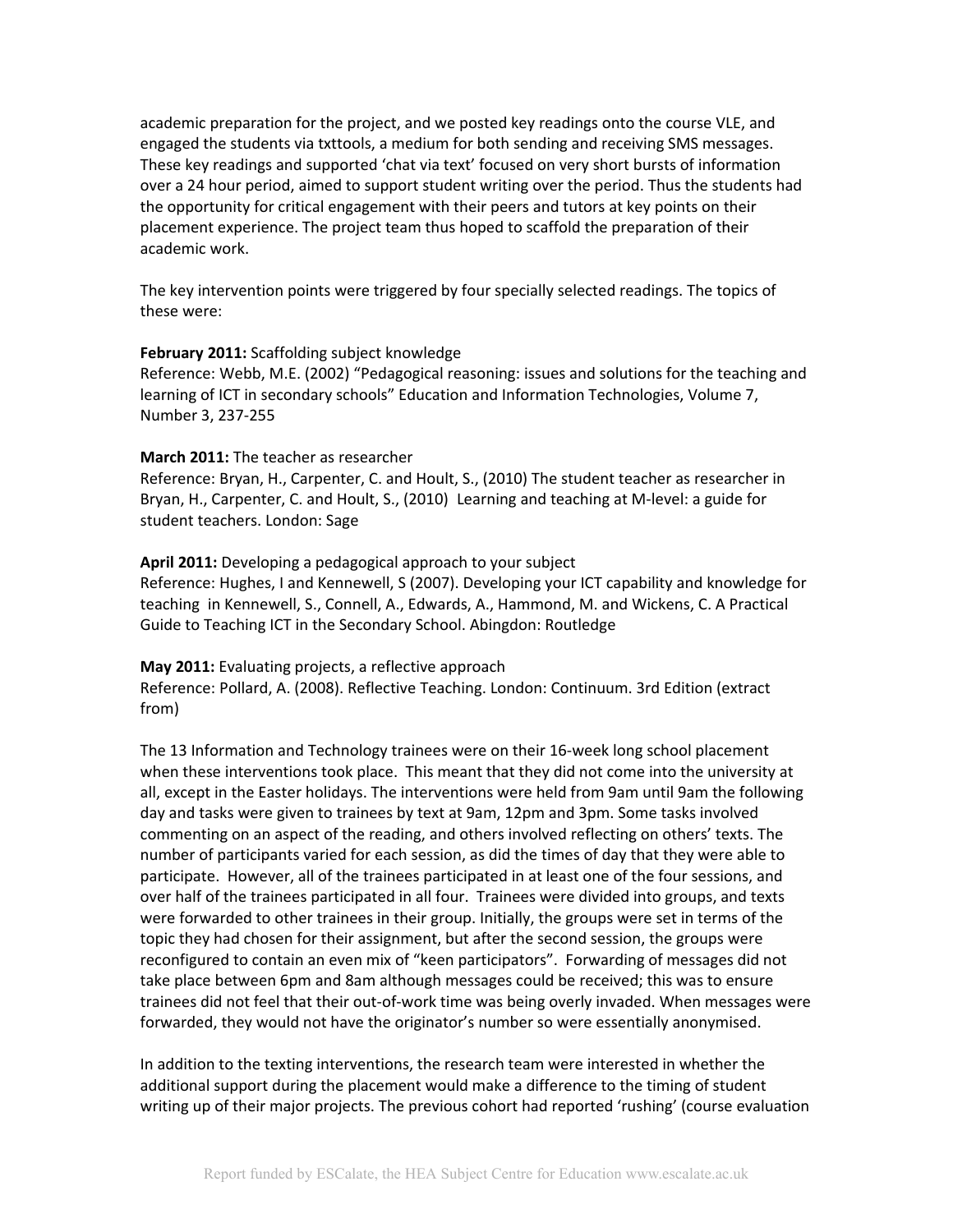2010) the writing at the end of their placement. The students in the current cohort (ie participants in our pilot) were loaned Flip Video Cams so that they could capture the when they decided to write (formally or informally eg notes compared to drafts) during their placement In this way, we hope to capture previously 'invisible' aspects of our students' lives outside the classroom.

By analysis of the video diaries and focus group interviews we want to identify a framework for key interventions that will provide staff supporting students in other contexts with insights into the key 'tipping point interventions' that make a difference to the student experience.

## **ESCALATE project: Evaluation activities report, June 2011**

The following evaluation activities have been carried out:

- The students completed a questionnaire at the beginning of the project (Appendix A)
- The tutor was interviewed at the end of the teaching period  $(8/6/11)$
- The students took part in a focus group at the end of the teaching period  $(8/6/11)$

The questionnaire responses have been collated, and are available as an Appendix to this report. Information provided was used to inform the running of the project, and will be considered when the full analysis of the evaluation data is conducted.

The tutor interview and the student focus group have yet to be transcribed, but the following notes were made after the sessions, and summarise some of the key points made.

## **Tutor feedback from the interview**

It was felt that Txtools was not completely the right system to use to achieve the aims of the project – it didn't always do what the tutor wanted. The tutor had to mediate the messages coming into the system, and forward them to the other students in the group. Messages were restricted to 160 characters, and if they were longer than this they would be truncated, and appeared in separate messages which were out of sequence. It was thus very time intensive when the interventions happened. It was therefore not sophisticated enough and restrictive. She felt that the same goals could probably have been achieved using Moodle or Adobe Connect (but they wouldn't be mobile solutions).

She found the experience "interesting", and said it was a valuable way of engaging with the students. She would repeat the project, but would like to investigate how to automate the forwarding of the messages to the students. She would however embark on more planning in advance, and have the readings digitized and made available in advance, and would devise more tasks around them.

Despite the issues raised, there were a number of successes. In their assignments (which have now been marked) nearly all the students referred to the literature given. She didn't think they'd have read all the articles otherwise. The students' academic ability was varied, and because the comments forwarded to each other were anonymous, she thought that the students felt more able to make a contribution and benefited from others' contributions. The main benefit of writing the students' reflections as SMS messages was that they had to write a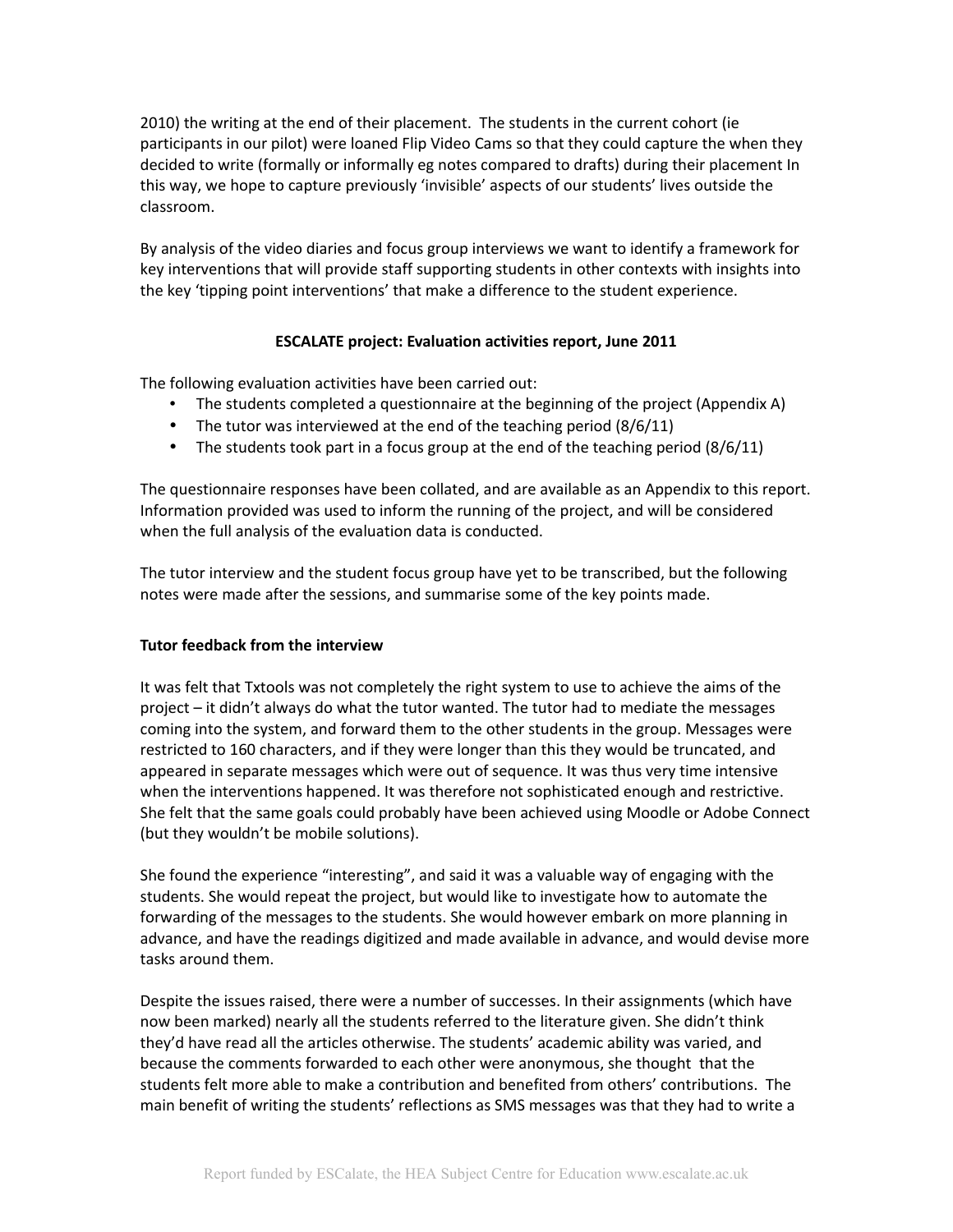message within 160 characters; this enforced conciseness, which was something that the tutor wanted the students to practise. Writing a short text message did not put the less academic students at a disadvantage – it was something that they could all do.

Some examples of the trainees' SMS contributions are given in the figure/box below:

Example question (Session 2):

*p 64 Do you need to be good at theory to be a good teacher? Pring states "Like it or not we are all theorists and all practitioners" Do you agree? State yes or no and then justify your response.*

Some examples of the trainees' responses

"I agree as reflective theory and practice inform each other which can provide a better understanding of teachers (themselves) and their classroom practices"

"I agree as teaching allows the putting of theory into practice. It is only when you do this do you realise how well you understand the theory."

"To be a good teacher theory is important, applying the knowledge u have gained in ur classroom then reflecting, can help u shape ur classroom practice"

## **Student feedback from the focus group**

The focus group was attended by 11 of the students (2 were not able to participate to the end and left part way through).

Most students had good and bad experiences of the project, and what some students liked, others didn't. However, many constructive suggestions for making changes to what was done were given, resulting in lots of feedback on how digital technologies (mobile, PC, social networking etc.) could facilitate and support students academically on school placements.

#### **The text tools system**

The way the system operated caused some problems which took getting used to. If a message sent was longer than 160 characters, it would be split into more than one message, and these often came through on their mobiles out of sequence. Also, messages were anonymous, which they didn't like because they couldn't see who they were from. Over time, it was difficult to tell which text referred to which intervention.

#### **The use of text messages**

Several students didn't like or found it cumbersome to send text messages. Because they were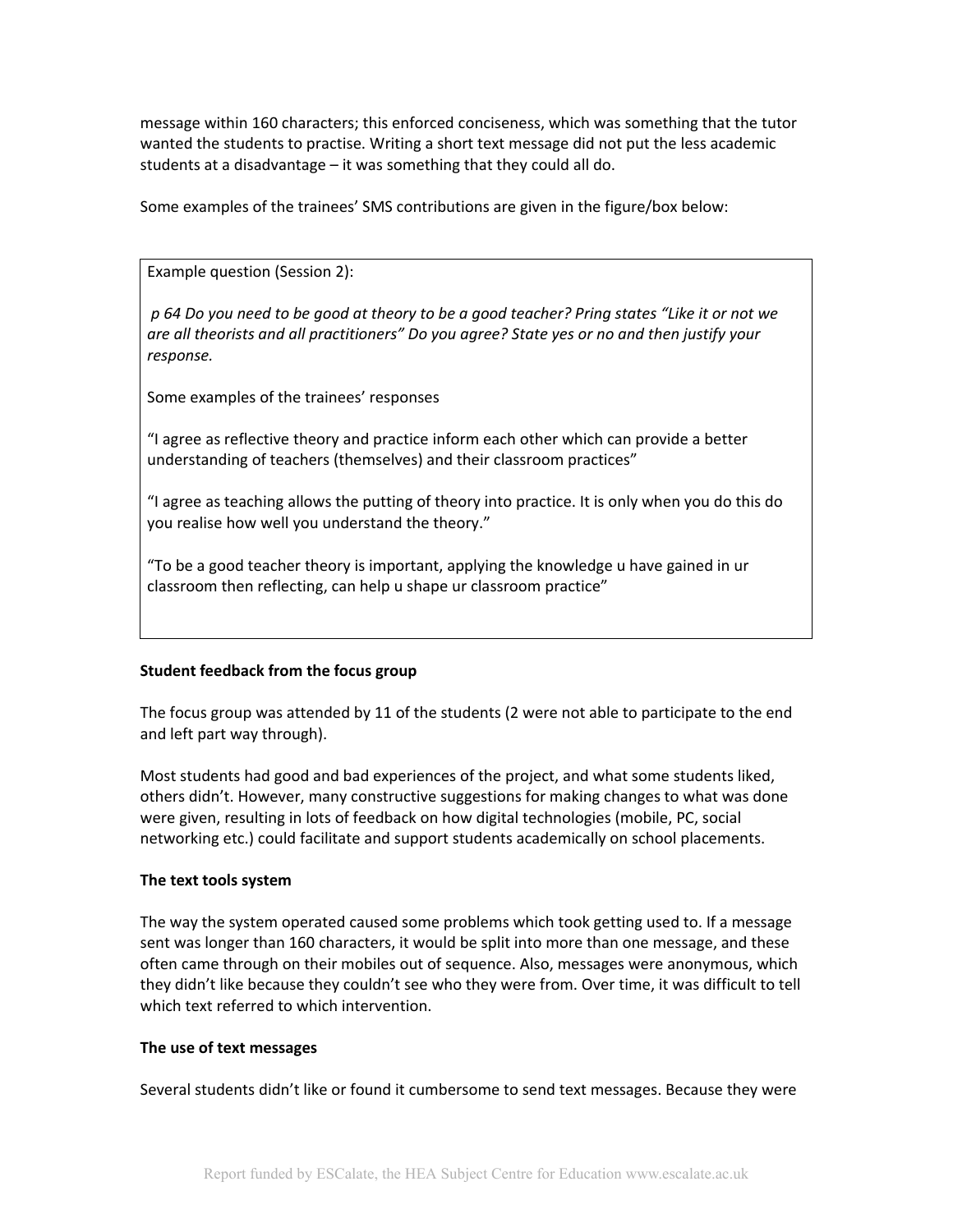restricted to 160 characters, many students couldn't tell from their phones how many characters they'd input, so many resorted to writing out messages by hand or typing them up, counting the characters and then creating and sending the text message. Some didn't like to receive the messages on their phones, viewing it as an invasion on their private device. Others liked the immediacy of the messages, which if they came at a convenient time, they could respond to. Others found this immediacy annoying. Some found responding via text message restrictive (because of the 160 character limit), but others found this beneficial as they learned to send concise responses.

## **Timing of the interventions**

Most students experienced problems with the timing of the interventions. Because each intervention was carried out over a 24 hour period from 9am, it was not always convenient for them to participate. If it occurred on a day when they were not in school, they could easily respond. If they were at school, it was usually impossible to respond during the day. If they left it until the evening, sometimes other things (family crises, other commitments, having no credit etc.) got in the way of them being able to respond. One student said she used to get up early in the morning so that she could participate before the end of the 9am deadline. Several felt that it would be more successful if the interventions were timed to coincide with the days they were at university, when it would have been easier for them to participate.

## **Timescale of the interventions**

Because of the issue of timings for some, some would prefer the timescale to respond to be extended beyond 24 hours to give them more opportunity to participate. Others liked the fact that it gave a small window of time to engage in the task and had a deadline, because it made you focus on the task, or because otherwise they might not get round to it.

## **Provision of academic support**

Many students said it did help. Many said they read the readings, which they probably wouldn't have done otherwise. Three said that they started to prepare their assignment earlier during the placement as a result, rather than leaving it until the end. It helped to focus in on the academic side. They enjoyed being able seeing other students' responses, although they didn't know who they were from. Some incorporated some of the text messages into their assignment. One said they used comments and related them to the literature and used other people's comments, and in the process it made them think at a deeper level. One thought however that they could have been given the questions and discussed them in class.

#### **About creating video diaries**

Most of the students said they didn't fully understand why they were given the Flipcams, and what they should use them for (not many students said that they used them because of this). Some students expressed reluctance to want to film themselves. One said it would be good to have the opportunity to be able to upload and share their videos. Another said it would be helpful to have had a demo of what we could do with the Flipcam.

#### **Debate about technologies used**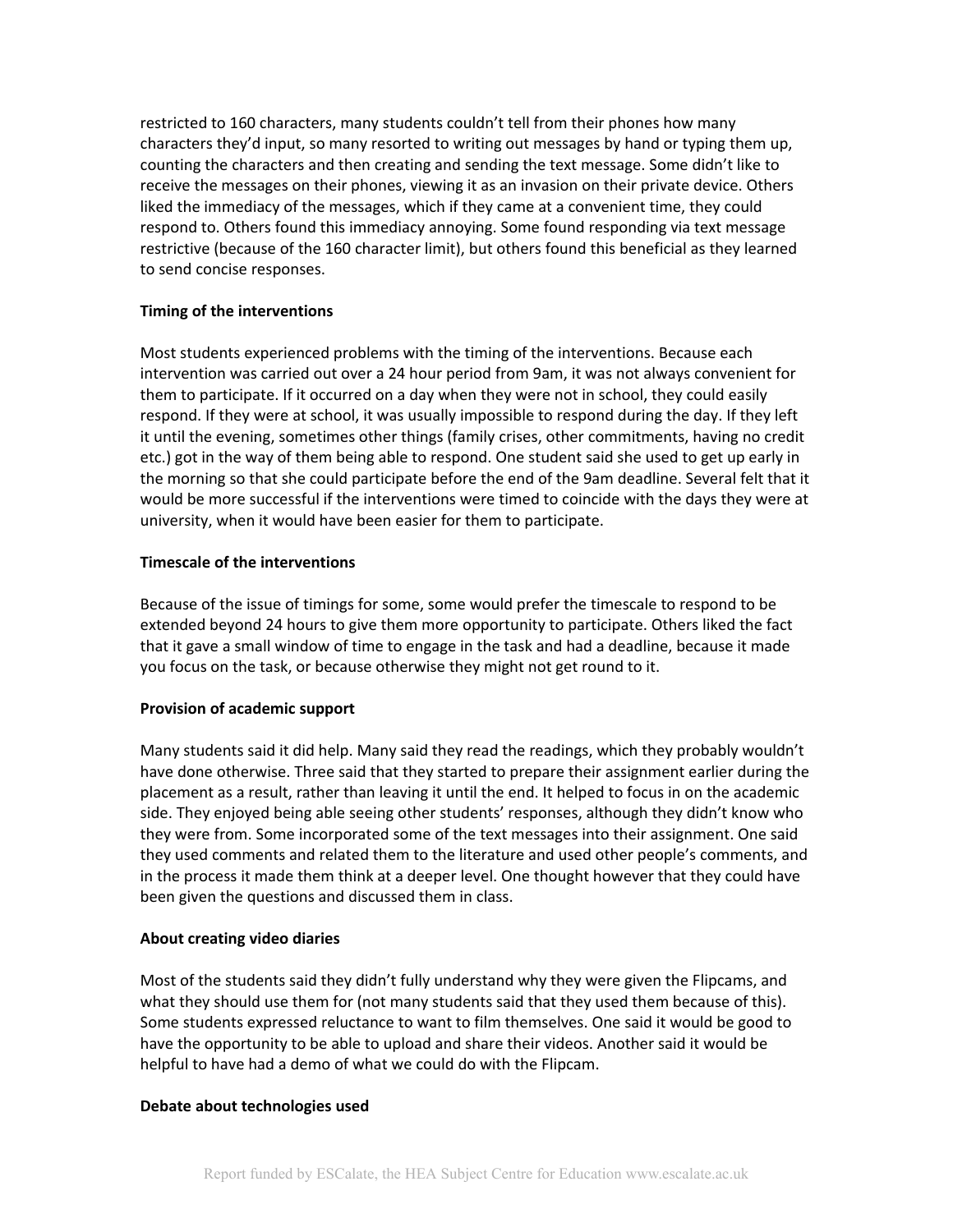There was much debate about how the project aims could be achieved using different technologies. Having a series of anonymous (and sometimes out of sequence) text messages, made it difficult to see the overall picture – there was no thread to the messages. But communicating by text message was convenient in the sense that they could do it when they could from their mobile, and they didn't have to go into a PC-based system and look for the tasks, because they were sent to them.

Some said using Facebook would be better (because they used that a lot), whereas for others, this was not a good solution because they didn't use it (the students have already set up their own Facebook group for the course, so they are already using that of their own accord). Some suggested using a combination of technologies, such as text messages and emails, or text messages and Facebook. The ideal solution would be a combination of having SMS notification, but dialogue via something else more suitable to be able to see the thread of comments and who they were from.

## **Positive comments**

- Enabled them to keep in touch with coursemates.
- Liked being able to see other students' viewpoints.
- Good idea.
- Helped with assignments.
- It gave them ideas of how mobile phones can and can't work in education.
- It would be a good tool to make us reflect on our teaching practice and share experiences.

#### **Negative comments**

- Invasion of free time (this only happened in the first intervention after that the timing was changed so the messages went out at 9am, after one student complained in the questionnaire about getting messages in the evening).
- Because it wasn't compulsory, I didn't do it.
- Already have too many different things to do.

#### **Conclusion**

There were some issues with the technologies chosen, but it is also difficult to come up with a 'one size fits all' solution that would suit all the students, as they all had their preferences about the technologies that they are comfortable with and use.

#### **Early Project outputs:**

Sentance, S, Holley, D & Bradley, C Supporting education students on school placements with mobile devices ALT \_C 6/7/8 September 2011

Sentance, S, Holley, D & Bradley, C Texting Trainees: supporting academic writing on placement ITTE conference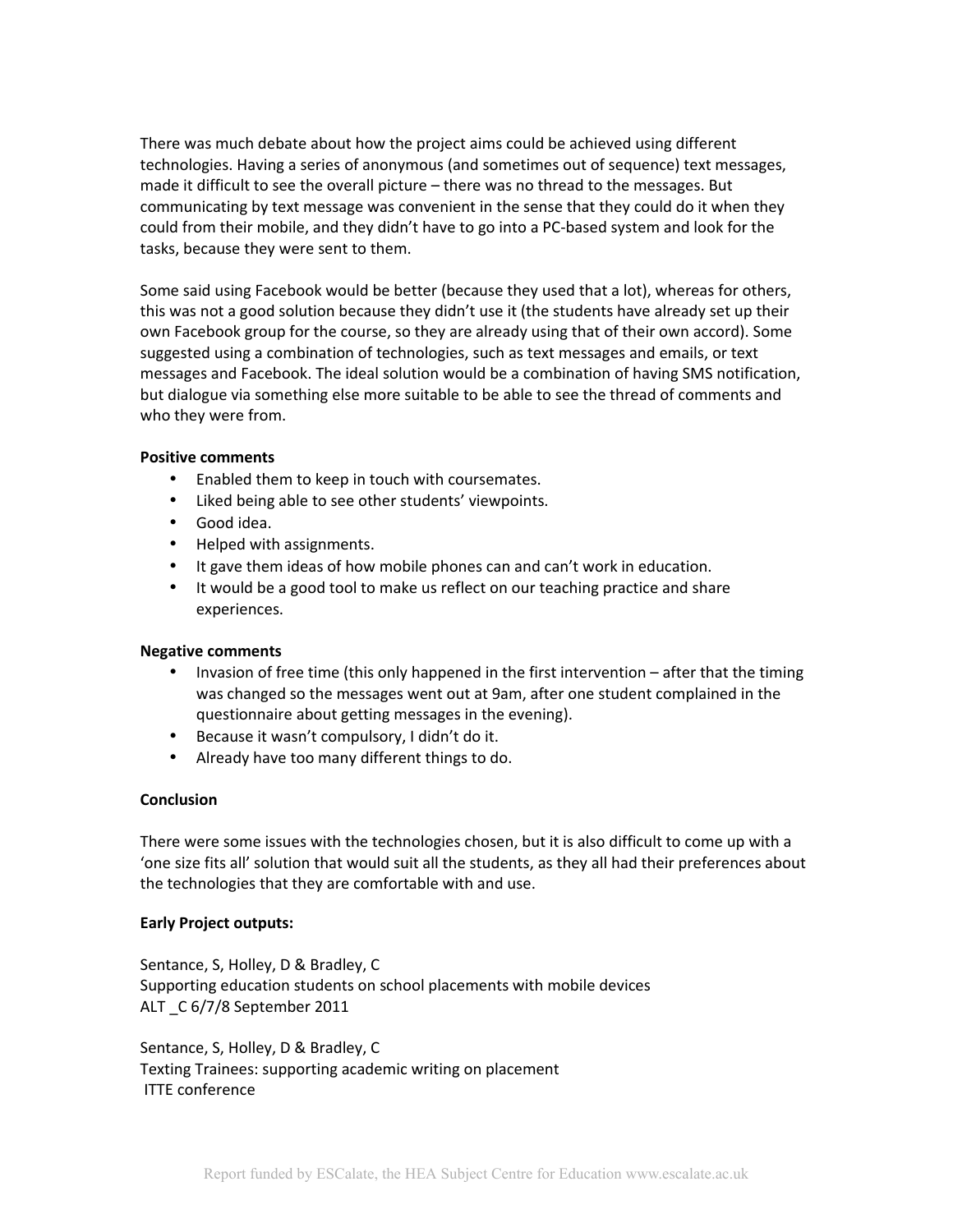Keele University 5/7 July 2011

Holley, D Sentance, S, & Bradley, C 'Because it wasn't compulsory, I didn't do it.': challenges in supporting students via mobile technology Anglia Ruskin University Staff Research Conference Friday 2nd September 2011

#### **References:**

Wishart, J. (2010). in Brown E (ed) Education in the wild: contextual; and location-based mobile learning in action; STELLAR Network of Excellence, Learning Sciences Institute; University of Nottingham 2010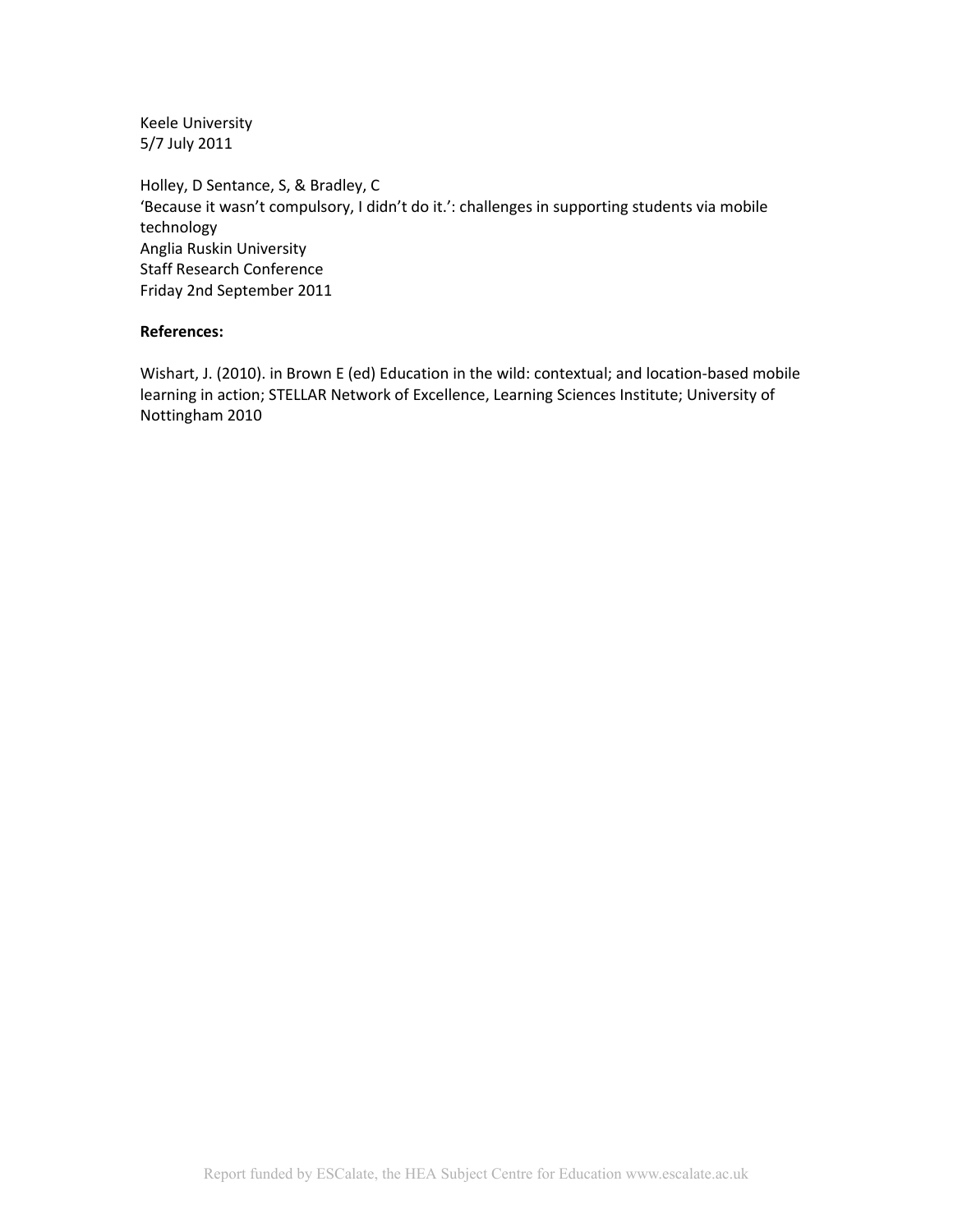## **Appendix: Student questionnaire responses**

## **The students**

7 students completed the questionnaire.



## **Mobile phones**



## **If so, what type of mobile phone do you have?**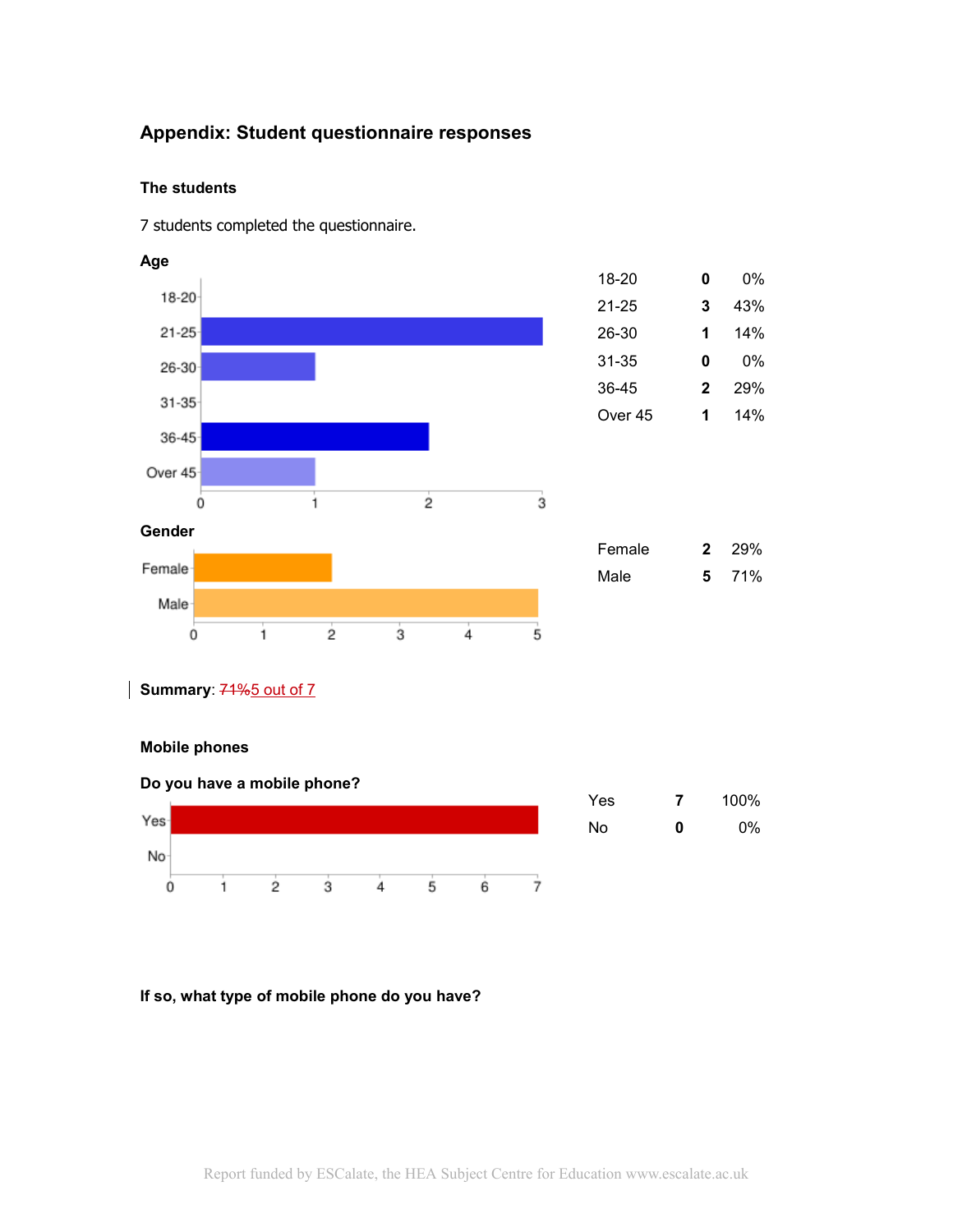

#### **What is the model of your mobile phone?**

Apple iPhone 3G Samsung Tocolite Nokia 6250 Nokia 5220 Nokia N73 Nokia No idea! Sony Ericsson X10 Mini

#### **How long have you had this phone for?**



| less than 6 months                |   | 1 14%  |
|-----------------------------------|---|--------|
| between 6 months<br>and 12 months | n | $0\%$  |
| more than 12<br>months            |   | 6. 86% |

#### **Do you 'pay as you go' or have a contract with a provider?**



| Pay as you go | 2 2 9 % |
|---------------|---------|
| Contract      | 5 7 1 % |

## **Please tick the features of your phone**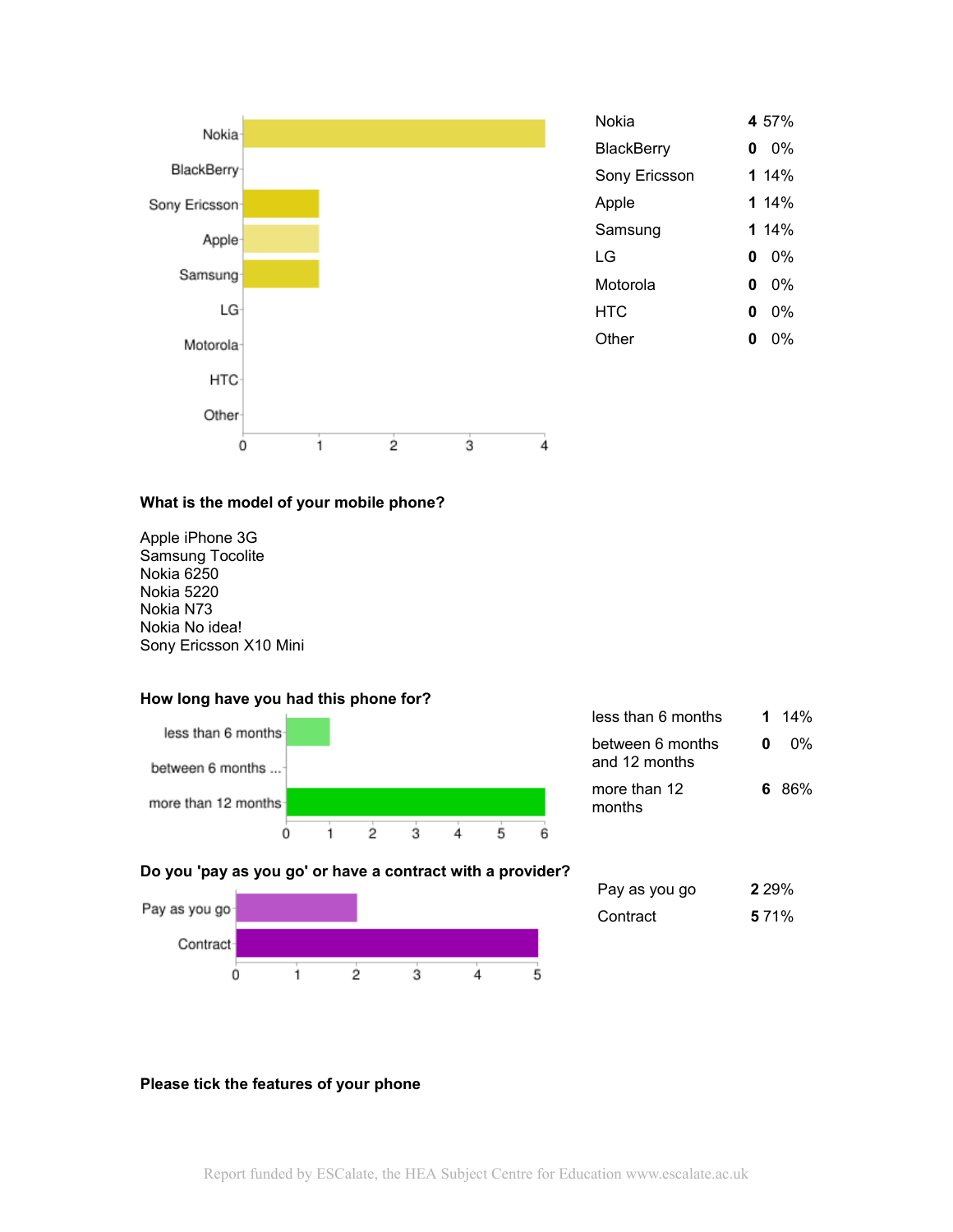



0



| Yes                | $3\;\;43\%$   |
|--------------------|---------------|
| N٥                 | 1 $14\%$      |
| It doesn't have it | $3\quad 43\%$ |

## **Summary**:

It doesn't have it

They all have a mobile phone. 5 have their phone on a contract. Nokia handsets are the most common (4 students). The majority (6) said their phones were more than 12 months old and only 1 student had a new phone that was less than 6 months old. The age of their phones is reflected in the features available: They all have colour screens, camera and can record audio/voice, but only 5 can record video, 5 have internet access and 4 email. 6 have Bluetooth, 4 3G and 3 WIFI.

 $\overline{2}$ 

3

Of the 5 students who could access the internet on their phones, only 3 said that they used it. Of the 4 students who could access email on their phones, only 3 said that they used it (interestingly it was the same 3 students who used both internet and email).

## **Learning**

**How much is the ability to learn at any time and in any place important to you?**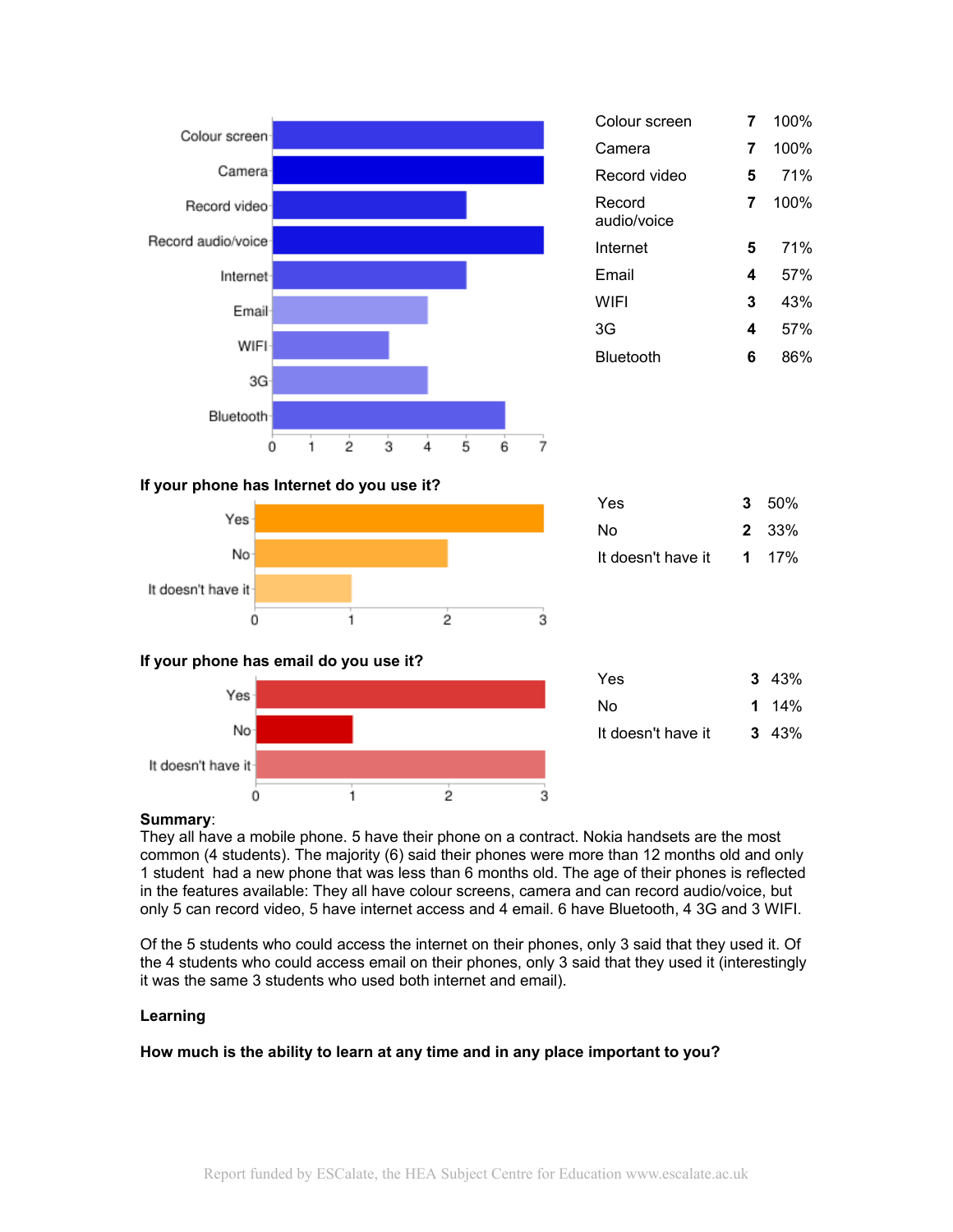

|   | 1 - Extremely important | 1 $14%$ |
|---|-------------------------|---------|
| 2 |                         | 1 $14%$ |
| 3 |                         | 1 $14%$ |

4 **3** 43%

5 - Not at all important **1** 14%

## **Do you currently use your mobile to help with your learning?**



## **If yes, what do you use it for?**

Student 1: To access the internet.

Student 3: Taking photographs, typing in short reminders, contacting people

Student 4: Time management, reminders, calendar. Playing short games for a break.

**Summary**: Students generally had a negative view towards being able to learn at any time and in any place: 4 thought it wasn't important, 1 rated neutrally in the middle, and 2 thought it was important. 3 students said that they used their mobiles for learning, and gave examples.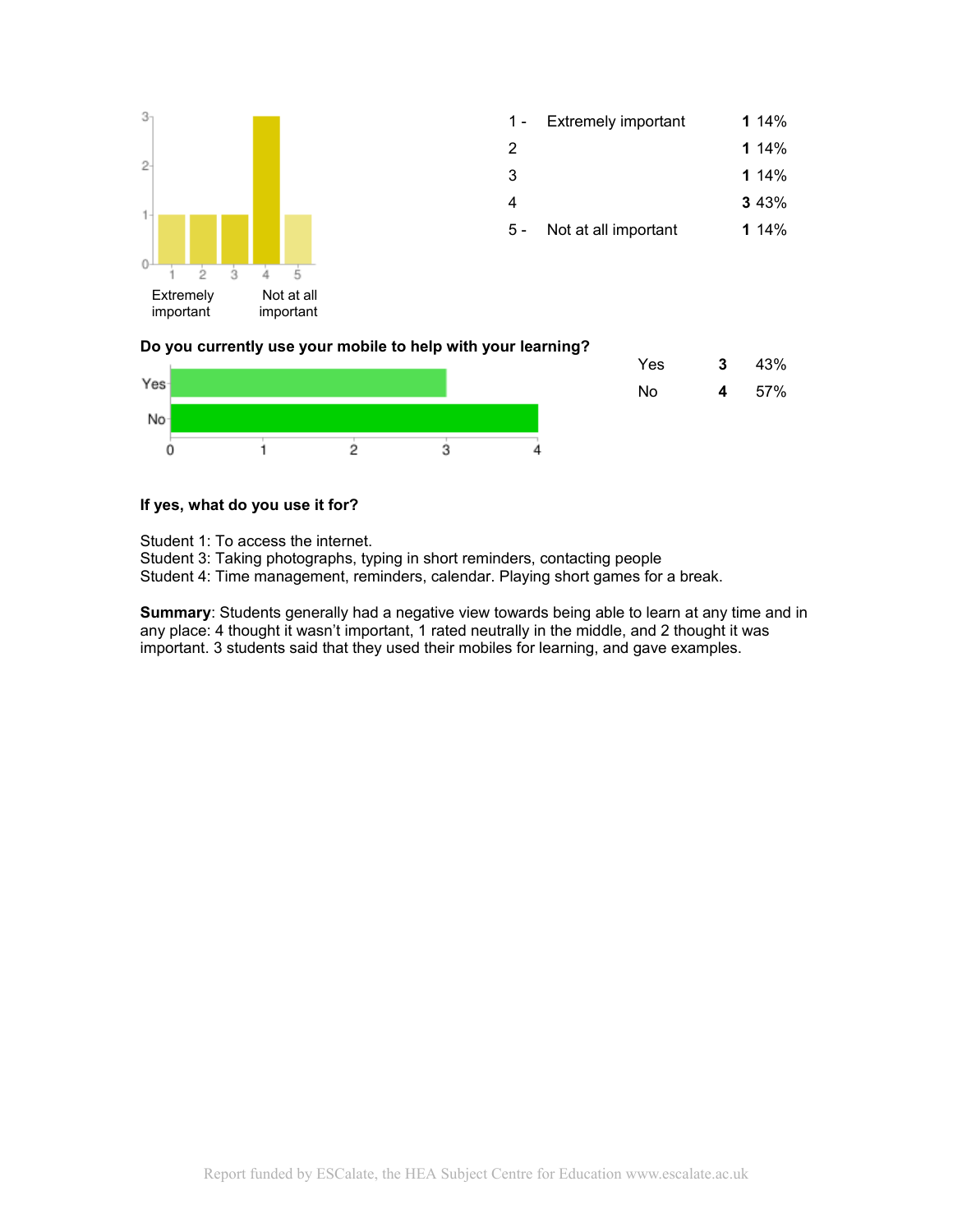#### **Attitudes to and use of mobile phones**

**The following questions are about your attitude to your mobile phone. Please select an answer between 5 (Strongly agree) and 1 (Strongly disagree) to the following questions:**



3 **1** 14% 2 **1** 14% 1 **0** 0%

**I'd be lost without my mobile phone**

 $\overline{4}$ 

 $3 -$ 

 $\overline{2}$ 

 $\mathbf{1}$  $\dot{0}$ 

#### **My phone is an important part of my professional (teaching/academic) life**

 $\overline{2}$ 

 $\mathbf{1}$ 

 $\overline{3}$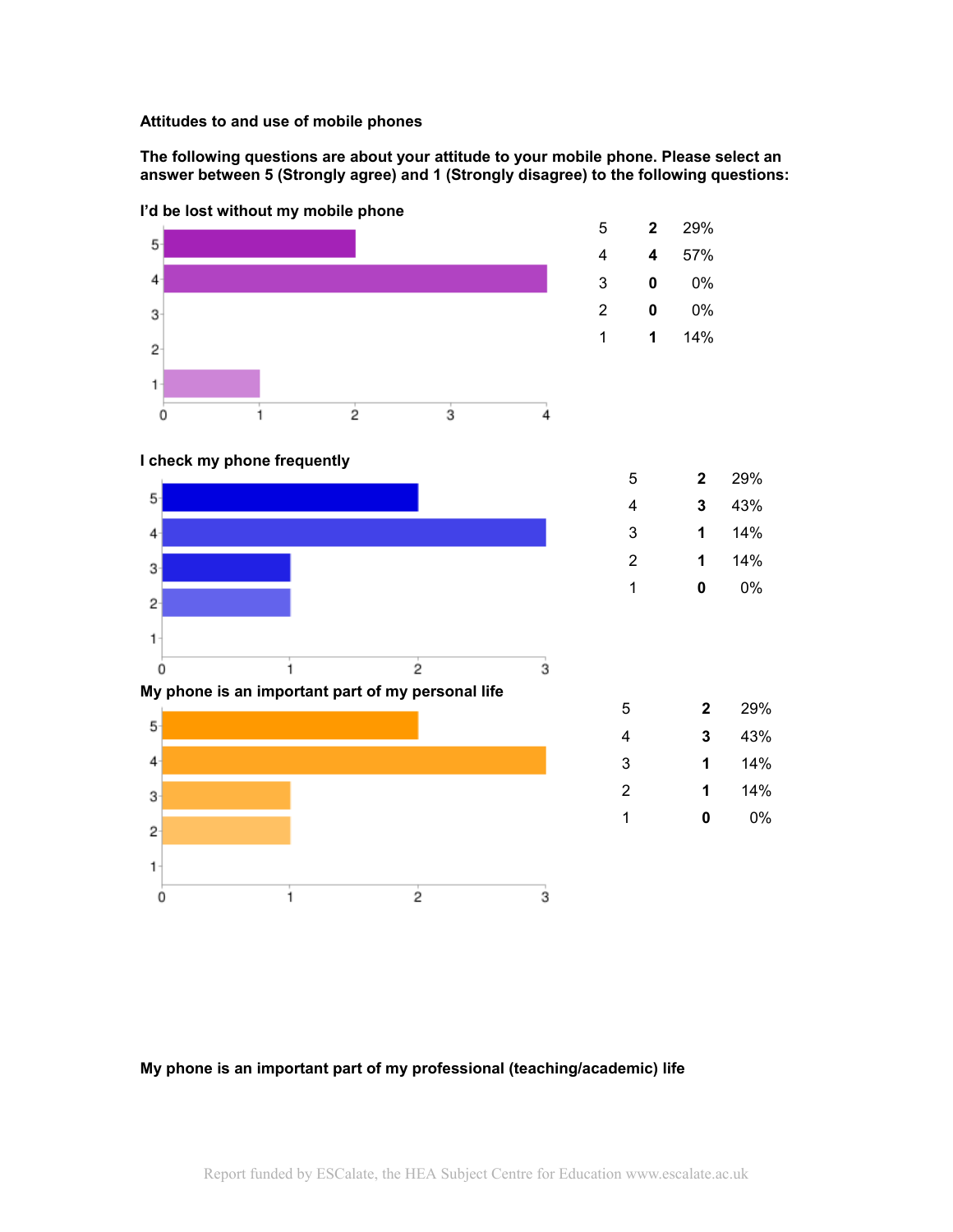

**Summary**: 6 of the students feel strongly (3 very strongly) that they would be lost without their mobile phone, and the other student strongly disagreed. 5 check their phone frequently. Whist a high proportion of students think that their phone is an important part of their personal life, they do not see it as being an important part of their professional (teaching/academic) life: 5 thought it was important for their social life, but only 2 for their professional life. This suggests that the majority see their mobile phone as a personal device (and therefore may not readily use it in their professional life).

#### **Questions about university study and placement**

**In your PGCE you are required to write assignments for the university whilst working fulltime on a teaching placement in school. Please select an answer between 5 (Strongly agree) and 1 (Strongly disagree) to the following questions:**

#### **I tend to leave any work towards assignments as late as possible**

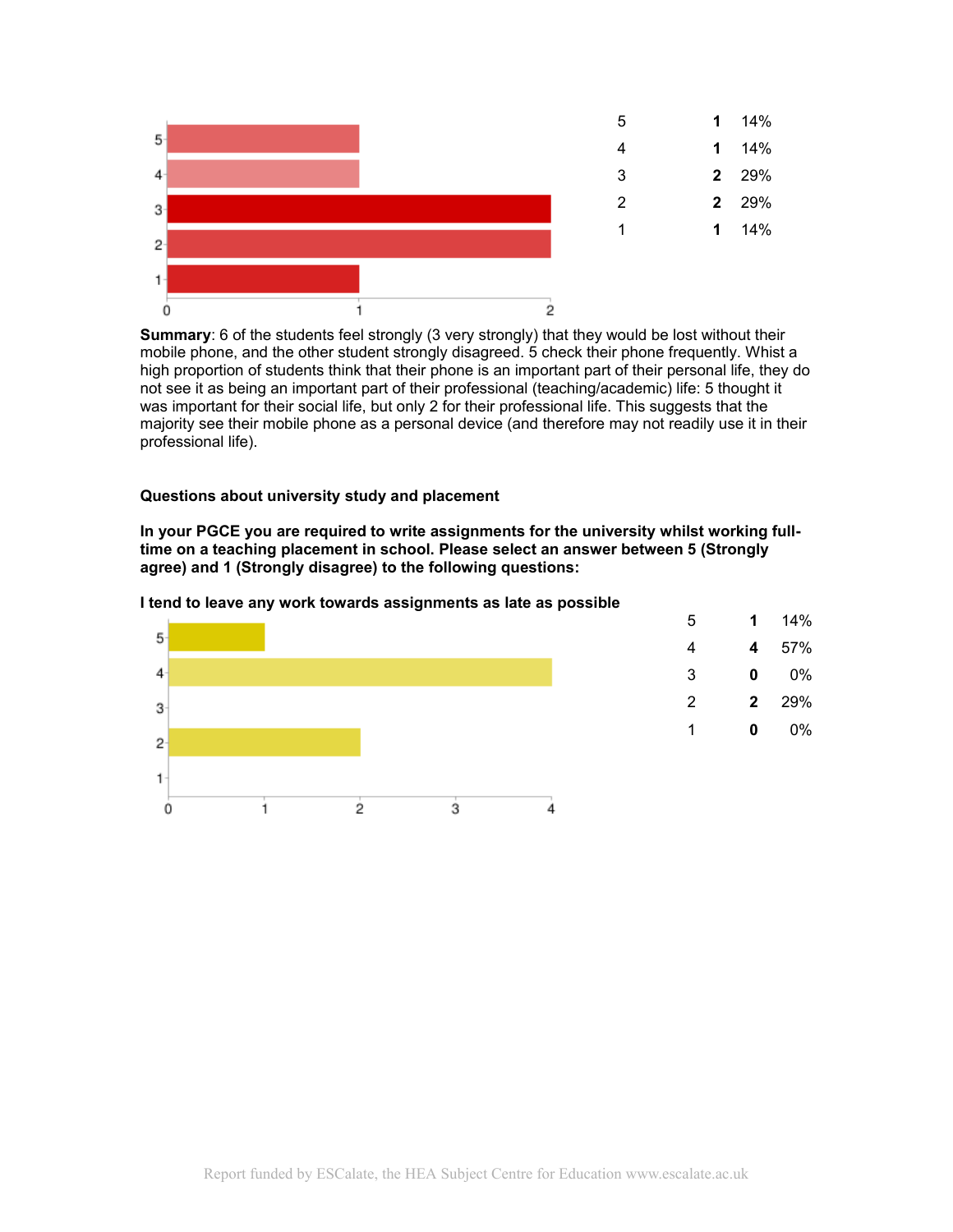

## **I find the balance between university and school life very difficult to manage**

 **1** 14% **2** 29% **0** 0% **3** 43% **1** 14%

 **1** 14% **3** 43% **1** 14% **2** 29% **0** 0%

**I** feel the experience on my placement will enable me to write a better assignment



## **I feel isolated from the university on placement**